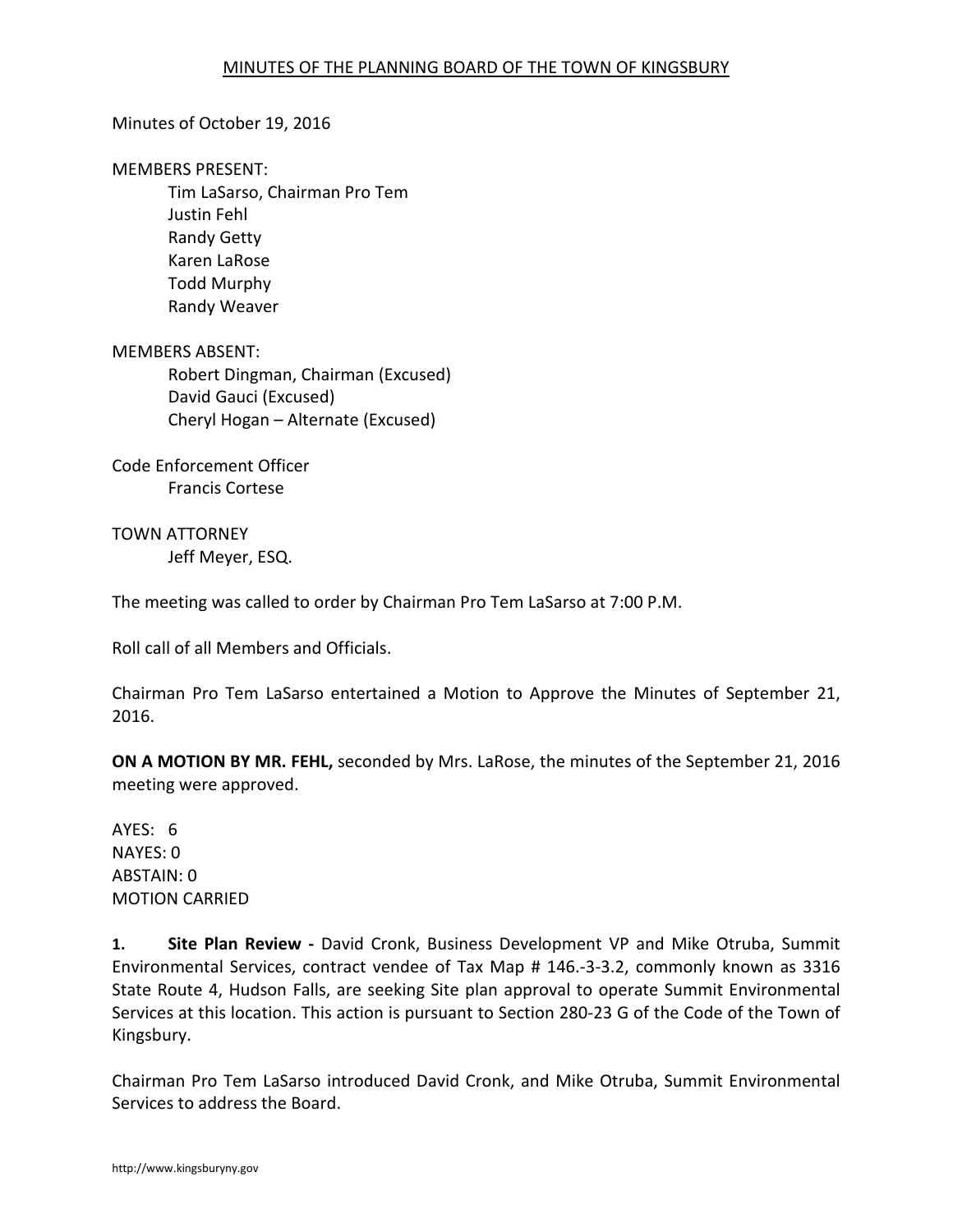## MINUTES OF THE PLANNING BOARD OF THE TOWN OF KINGSBURY

Planning Board Meeting October 19, 2016 Page 2 of 3

Mr. Cronk Vice President Business Development of Summit Environmental Services stated they are West Virginia based company operating an industrial cleaning company and are moving into the Northeast. They would like to use this property as an office, storage area for their equipment and a place for the employees to meet before going to a job.

Mrs. LaRose questioned what an industrial cleaning company is.

Mr. Cronk stated they go into mills with boilers and clean out the waste. Any waste generated at the customer's site will remain on their property and the truck will be cleaned out at the customer site. They do not have any permits in NYS to move any kind of waste across any roadways at this time.

Chairman Pro Tem LaSarso questioned the type of equipment that will be stored at this location.

Mr. Cronk stated there would be a vacuum truck, water blaster and pickup truck. The office will be in a separate area and not with the equipment.

Mr. Weaver questioned if there would be chemicals stored at this location.

Mr. Cronk stated they will be doing maintenance at this location. Water should be the only thing used there. The vacuum truck will be cleaned off site and only stored at this location. There will 5 to 6 employees. They will be parking along the fence line next to the building.

Mr. Cronk stated they would like to put a sign up at some point. The usually start work at 6:00 am and finish between 7:00 and 8:00 pm. There will times when the employees will be gone a week at a time. A lot of the work at this time is in New Hampshire and Massachusetts. Once they leave you will not see them until they come back and drop off the equipment.

There being no comments from the public, Chairman Pro Tem LaSarso close the public hearing.

**ON A MOTION BY MR. WEAVER**, and seconded by Mr. Murphy the Kingsbury Planning Board declares lead agency status and having reviewed the short form SEQRA submission and having taken a hard look at the potential environmental impacts finds that there are no potential negative environmental impacts anticipated from this project and the Board issued a negative declaration on the project.